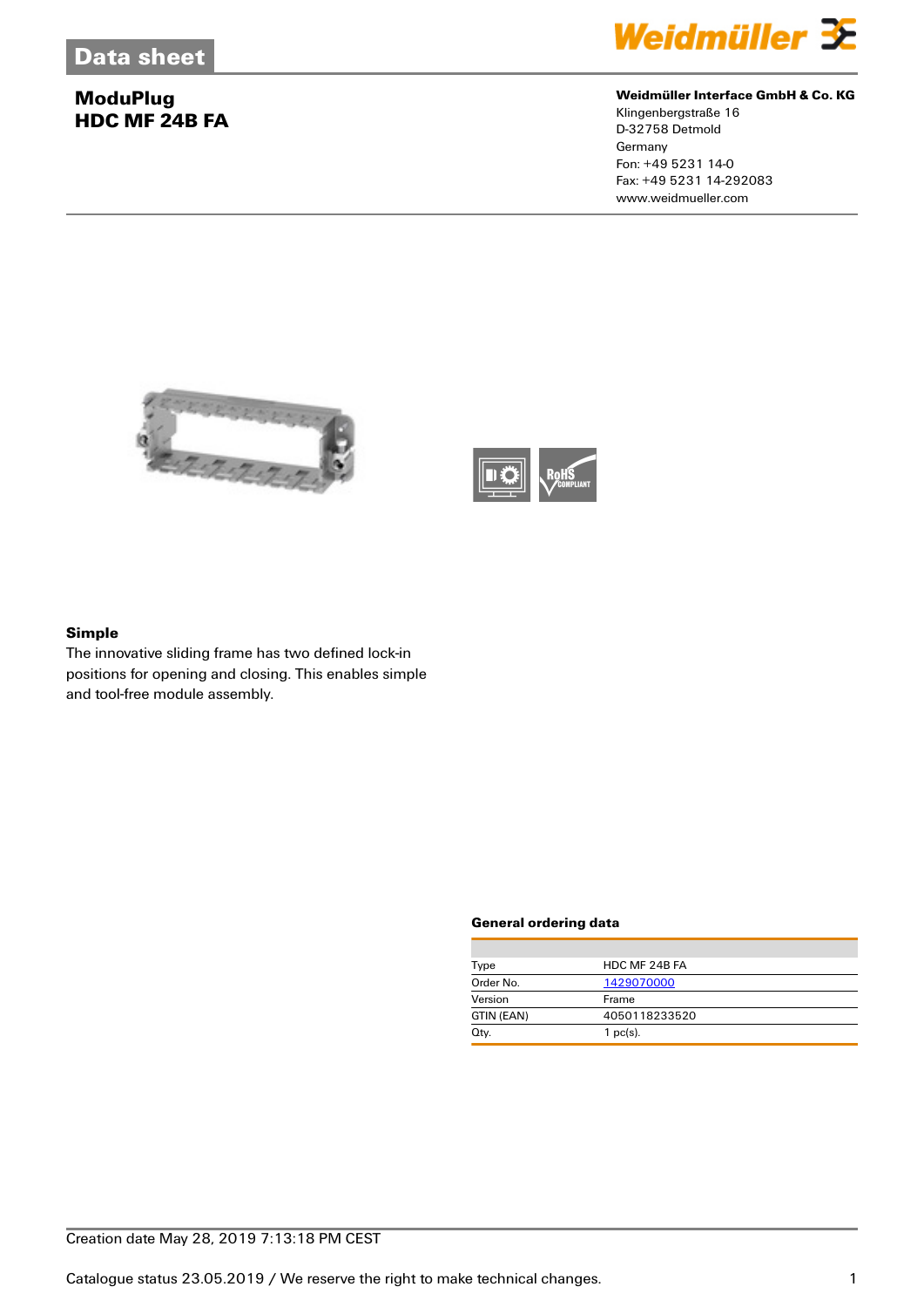## **ModuPlug HDC MF 24B FA**

# **Technical data**



### **Weidmüller Interface GmbH & Co. KG**

Klingenbergstraße 16 D-32758 Detmold Germany Fon: +49 5231 14-0 Fax: +49 5231 14-292083

| <b>Dimensions and weights</b> |                                                       |                                       |                       |
|-------------------------------|-------------------------------------------------------|---------------------------------------|-----------------------|
|                               |                                                       |                                       |                       |
| Width                         | 111 mm                                                | Width (inches)                        | 4.37 inch             |
| Height                        | 36.4 mm                                               | Height (inches)                       | 1.433 inch            |
| Depth                         | 37.35 mm                                              | Depth (inches)                        | 1.47 inch             |
| Net weight                    | 94.641 g                                              |                                       |                       |
| <b>Temperatures</b>           |                                                       |                                       |                       |
| Limit temperature             | -40 °C  125 °C                                        |                                       |                       |
| <b>General data</b>           |                                                       |                                       |                       |
|                               |                                                       |                                       |                       |
| Material                      | Diecast zinc                                          | Number of slots                       | 6                     |
| Plugging cycles               | $\geq 500$                                            | Series                                | ModuPlug              |
| Size                          | 8                                                     |                                       |                       |
| <b>PE connection data</b>     |                                                       |                                       |                       |
|                               |                                                       |                                       |                       |
| Conductor cross-section, max. | $10 \text{ mm}^2$                                     | Conductor cross-section, min.         | $0.5$ mm <sup>2</sup> |
| <b>Connection type PE</b>     | Screw connection                                      | Tightening torque, max. PE connection | 1.2 Nm                |
| <b>Classifications</b>        |                                                       |                                       |                       |
|                               |                                                       |                                       |                       |
| <b>ETIM 5.0</b>               | EC002312                                              | <b>ETIM 6.0</b>                       | EC002312              |
| eClass 6.2                    | 27-14-34-19                                           | eClass 9.0                            | 27-44-02-06           |
| eClass 9.1                    | 27-44-02-06                                           |                                       |                       |
| <b>Approvals</b>              |                                                       |                                       |                       |
|                               |                                                       |                                       |                       |
| Approvals                     |                                                       |                                       |                       |
| <b>ROHS</b>                   | Conform                                               |                                       |                       |
| <b>Downloads</b>              |                                                       |                                       |                       |
|                               |                                                       |                                       |                       |
| Brochure/Catalogue            | <b>CAT 3 HDC 17/18 EN</b><br><b>FL FIELDWIRING EN</b> |                                       |                       |

| Engineering Data   | STEP                     |
|--------------------|--------------------------|
| Engineering Data   | <b>FPLAN</b>             |
|                    | <b>FL FIELDWIRING EN</b> |
| Brocnure/Catalogue | CAI 3 HDU 11/18 EN       |